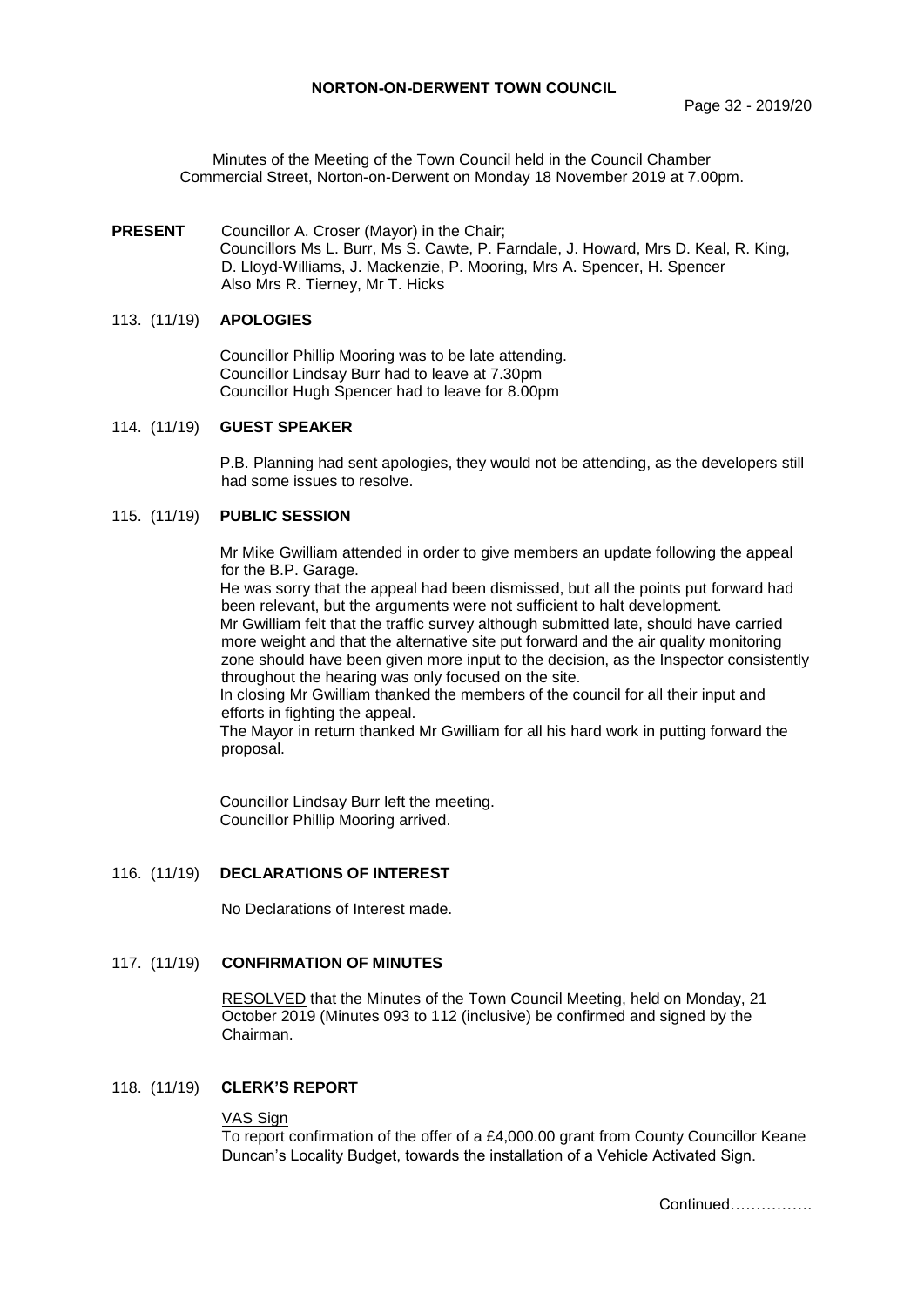# 118. (11/19) **CLERK'S REPORT** (continued)

### Verge Cutting 2020/21

North Yorkshire County Council have confirmed that they will continue to fund the cutting of the visibility splays within the town for the year 2020/21. They will fund 5no cuts which amounts to £1000.07 for the year, which is the same as for this year. Noted.

# 119. (11/19) **TOWN MAYOR'S REPORT**

## Pride of Malton & Norton Awards

The Mayor reported that he had attended the Pride of Malton and Norton awards at the Talbot Hotel, and had been impressed with the many nominations in all categories.

Noted.

#### Norton in Bloom Site Visits

The Mayor reported that the in bloom group had made site visits to various locations around the town in order to prioritise areas for planting in the first phase of work in enhancing the town. Noted.

### Remembrance Day

On the 10 November the Mayor had attended the Malton War memorial in order to lay a wreath on behalf of the Town Council. The event had been very well attended. The Mayor then thanked Councillor Mrs Di Keal who had attended the service at St Peter's in Norton and had also placed a wreath on behalf of the council, and Councillor Mrs Ann Spencer who had attended St Mary's Priory Church Old Malton and also placed a wreath on behalf of the council. Noted.

Monday 11 November the Mayor had attended the 2 minutes silence in Malton Market Place outside the Old Town Hall. Noted.

Councillor Hugh Spencer left the meeting.

### 120. (11/19) **FINANCIAL MATTERS**

- (a) Accounts paid and for payment The Clerk reported that accounts nos. 141 to 151 inclusive, amounting to £8,649.22 had been paid since the last meeting of the Council. RESOLVED that account nos. 152 to 163 inclusive, amounting to £5,272.66 be paid. Payments made accordingly.
- (b) Financial report The Clerk's financial report for the period 01.10.19 to 31.10.19 was received.
- (c) Budgetary monitoring The Clerk's report for the period ending 31 October 2019 was received.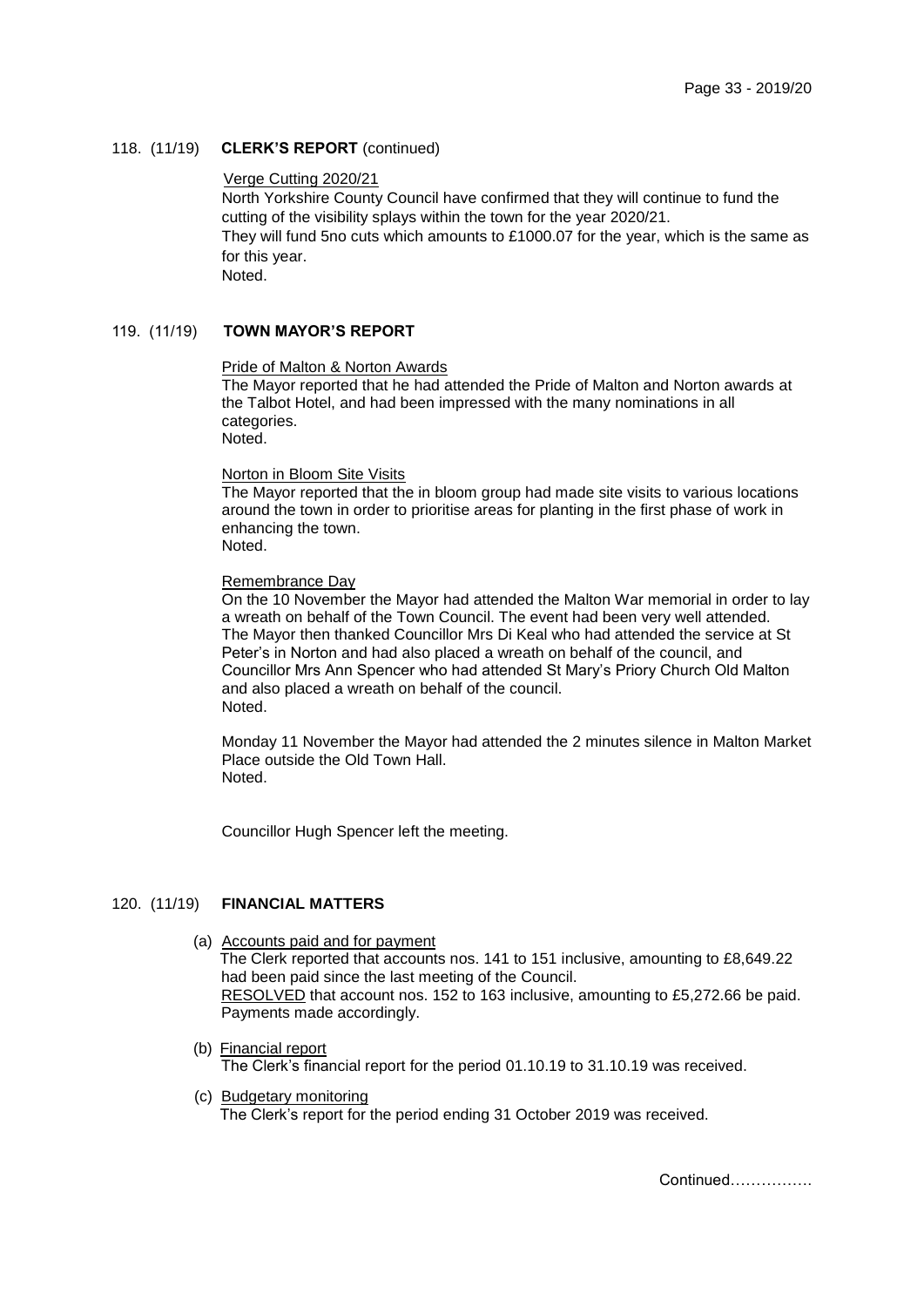## 121. (11/19) **PLANNING MATTERS**

(a) Planning applications referred to the Town Council by Ryedale District Council, for comment and/or recommendation were dealt with as follows: -

19/01192/FUL Demolition of existing dwelling house and erection of a pair of three bedroomed semi-detached dwellings with associated parking and amenity areas. Quarry Farm, Scarborough Road, Norton, YO17 8AD. RESOLVED Recommend approval, subject to highways confirming that the visibility splay is acceptable. Each new dwelling should also be fitted with a 7kw electric vehicle charging point.

19/01237/FUL Erection of 1no. replacement four bedroom dwelling with associated landscaping. Wold House Bungalow, Langton Road, Norton, YO17 9QG. RESOLVED Recommend refusal on the grounds that the building is out of keeping with the other buildings around it.

(b) To receive decisions notified by Ryedale District Council.

Appeal allowed and Planning Permission granted APP/Y2736/W/19/3221639

19/00879/FUL Erection of petrol filling station with sales building, canopy, car parking, 3 no. fuel pumps, below ground offset fills, air/water bay, trolley compound, goods in delivery bay, bin storage and ancillary arrangements to forecourt and boundary.

5 Welham Road, Norton, North Yorkshire YO17 9DP

# 122. (11/19) **BYELAW – VERGE PARKING**

Members discussed the proposed byelaw, and it was stated that North Yorkshire County Council had acknowledged the proposal but asked that before proceeding any further the Town Council wait while the County Council check the legal situation. There had been no response from the police at all.

There had been two letters of concern from local residents who lived on a street with verges but was extremely narrow. Members suggested that this street should be excluded from the proposal. It was also suggested that members form a working party to look at all the areas that would be included.

It was agreed to re-write to the County Council and the Police, but that everything else should be on hold for another month.

## 123. (11/19) **YORKSHIRE WATER – FLOODING UPDATE**

Councillor Mrs Di Keal gave an update on the meeting held in the council chamber and attended by representatives from Yorkshire Water, North Yorkshire County Council, Ryedale District Council, The Clerk and Deputy Clerk as well as Councillor Mrs Keal.

The meeting had come about when the council received notice that our pump was not suitable and could not be deployed in Yorkshire Water Assets, this had now been rectified and the pump could be deployed as required.

We were also informed that volunteers would not now be allowed to operate the pumps and that it was proposed that contractors would be employed to install and operate all pumps within the towns. With the District Council no longer wishing to undertake this work.

Finally we were assured that our pump would stay within our community and not be deployed outside either of the two towns.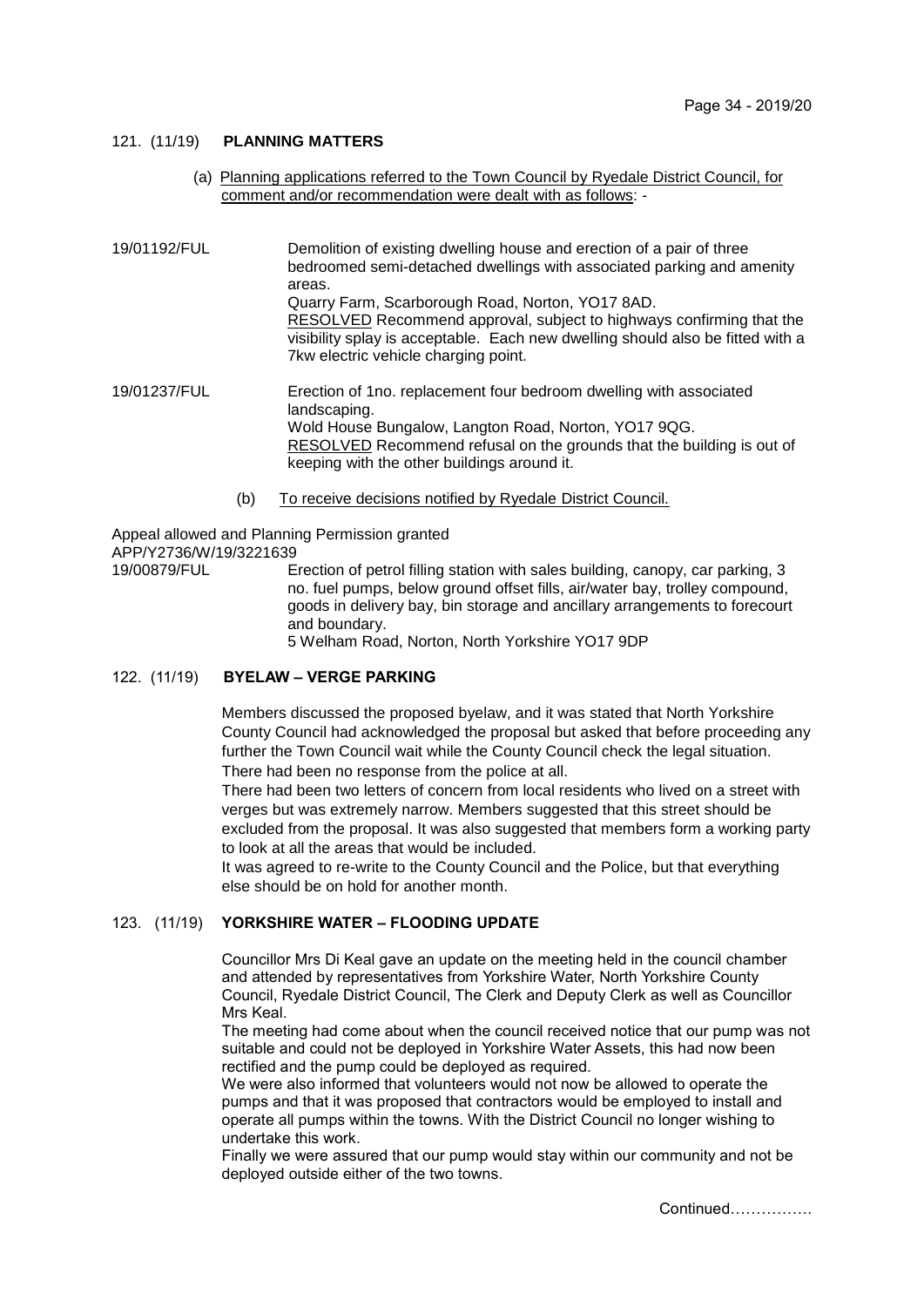## 124. (11/19) **CONSULTATION – HGV'S NORTON LEVEL CROSSING**

Members discussed the proposed ban and only if they wished to make other representations to what they had said previously did they need to respond. Members suspended Standing Orders at this point to enable a local resident to comment.

He stated that as a local HGV driver he was against the ban, as it only succeeded in causing issues elsewhere within the towns.

Standing Orders were re-instated.

Members then had a lengthy debate, with other ways forward being discussed. RESOLVED that a compromise be put to County in that the ban is implemented one way namely entering into Norton and that the other way to Malton does not have a limit. This would be in order to help alleviate congestion on Highfield Road and at the mini roundabout on Old Malton Road.

# 125. (11/19) **CORRESPONDENCE**

- (a) Malton Museum Thank You, Grant. For information. Noted.
- (b) Citizens Advice Ryedale Thank You, Grant. For information. Noted.
- (c) Ryedale Foodbank Thank You, Grant. For Information. Noted.
- (d) Woodhams Stone Thank you, Grant. For information. Noted.
- (e) North Yorkshire County Council Response, lorry Parking, Westfield Way. The Clerk to write again to County urging them to re-think.

### 126. (11/19) **REPORTS OF REPRESENTATIVES ON OTHER ORGANISATIONS**

Councillor John Howard reported on the Malton Museum, stating that the Museum had been offered the Dickens book from the Dickens Gift to Yorkshire organisation for the sum of £13,000, although he did not think the Museum would be able to afford it. He also stated that the Milton Rooms had asked the Museum to pay a substantial sum in rent, although as it turned out the Milton Rooms were not allowed to sub-let so this was not going to happen. Noted.

Councillor Phillip Mooring reported on the meeting of Ryedale Cameras in Action, stating that the cameras were all working correctly and that the police were making good use of them. There was to be a trip to Scarborough in the New Year to see the monitoring in action. Noted.

Councillor David Lloyd-Williams reported that there was to be a meeting of the Neighbourhood Plan Steering Group on Monday the 2 December here in Norton at 6.30pm. Noted.

### 127. (11/19) **MEMBERS QUESTIONS**

Councillor Ray King asked if there was to Christmas Lights on the new lights on County Bridge.

In reply it was stated that there would not be lights this year, but that they would be incorporated into the new contract for Christmas 2020.

Councillor King also asked if the Landlord had been contacted again in relation to the state of the building.

The Clerk to further chase this up.

Lastly could the cemetery update be looked at again for the New Year. Noted.